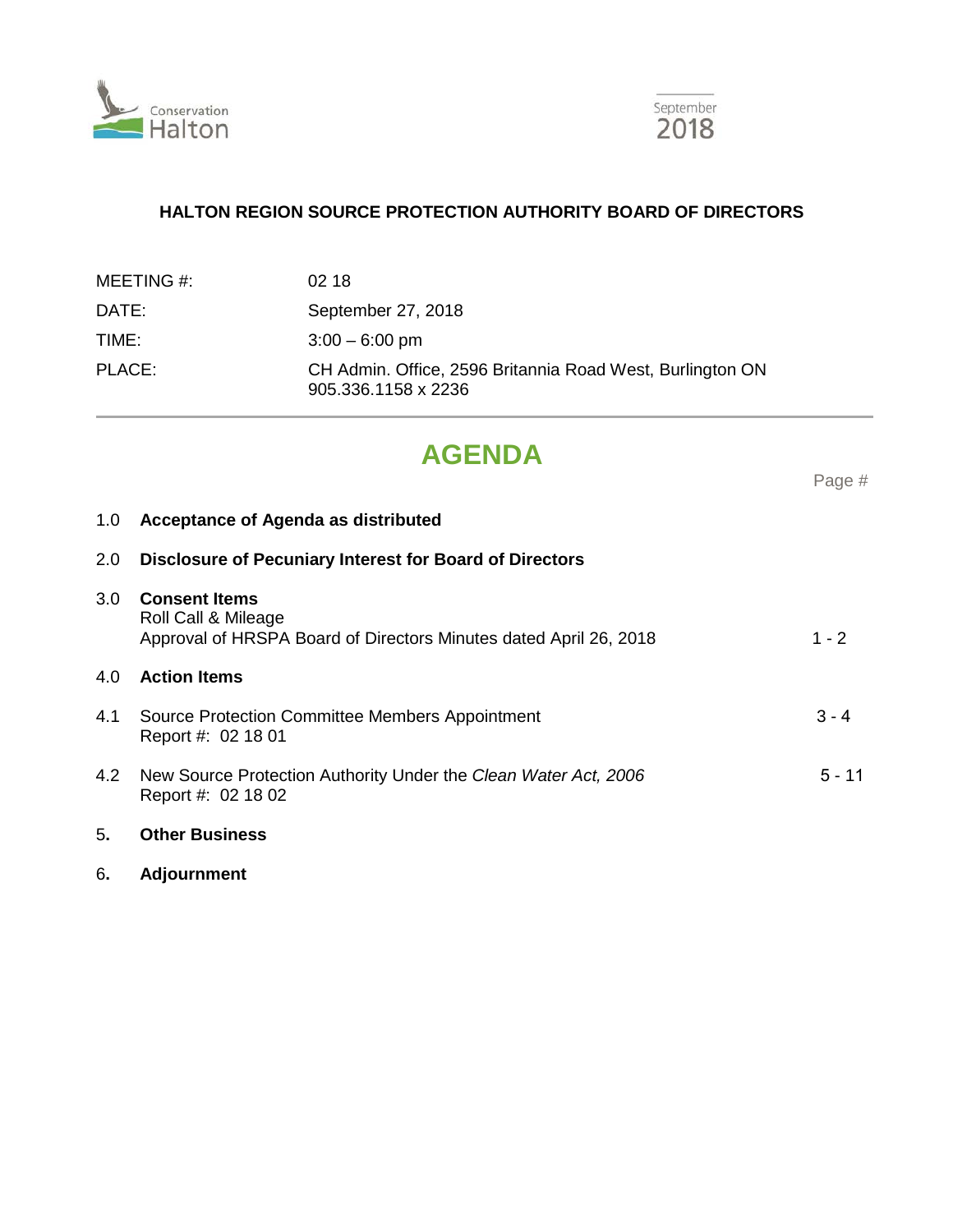



| SUBJECT:          | Appointment of two members to the Halton-Hamilton Source Protection<br>Committee representing the public-at-large |  |
|-------------------|-------------------------------------------------------------------------------------------------------------------|--|
| DATE:             | September 27, 2018                                                                                                |  |
| FROM:             | Barbara J. Veale<br>Director, Planning and Watershed Management                                                   |  |
| REPORT NO: #      | 02 18 01                                                                                                          |  |
| <b>REPORT TO:</b> | <b>Halton Region Source Protection Authority Board of Directors</b>                                               |  |

#### **Recommendation**

THAT the Halton Region Source Protection Authority **reappoint Mr. Glenn Powell and appoint Ms. Dana Couture to the Halton-Hamilton Source Protection Committee to represent the general public for a period of five years.**

## **Background**

The Halton-Hamilton Source Protection Committee comprises ten members representing municipal, economic and other interests. The Committee's composition is:

- a chair
- municipal representation from three groupings:
	- 1. City of Hamilton, Niagara Region, Town of Grimsby
	- 2. Regions of Halton and Peel, Cities of Burlington and Mississauga, Towns of Oakville, Milton and Halton Hills
	- 3. County of Wellington, Township of Puslinch
- two agricultural representatives
- one industrial/commercial representative
- one environmental representative
- two members representing health or the general public

Ontario Regulation 288/07 under the *Clean Water Act* sets out the criteria for membership on a source protection committee, including notification of vacancies, and conditions and terms of appointment. The Hamilton Region and Halton Region Source Protection Authorities appoint the Committee membership, except for the Chair. Following regulatory changes in 2015, the Authorities approved a plan to stagger member position expiry dates to provide for knowledge transfer and consistency in approach in future years. Two positions representing the general public are expiring in 2018.

#### **Report**

Two member positions on the Halton-Hamilton Source Protection Committee are being vacated in 2018 in accordance with the member replacement schedule. One of the sitting members did not wish to continue as a member, the other submitted an application as part of the recruitment process.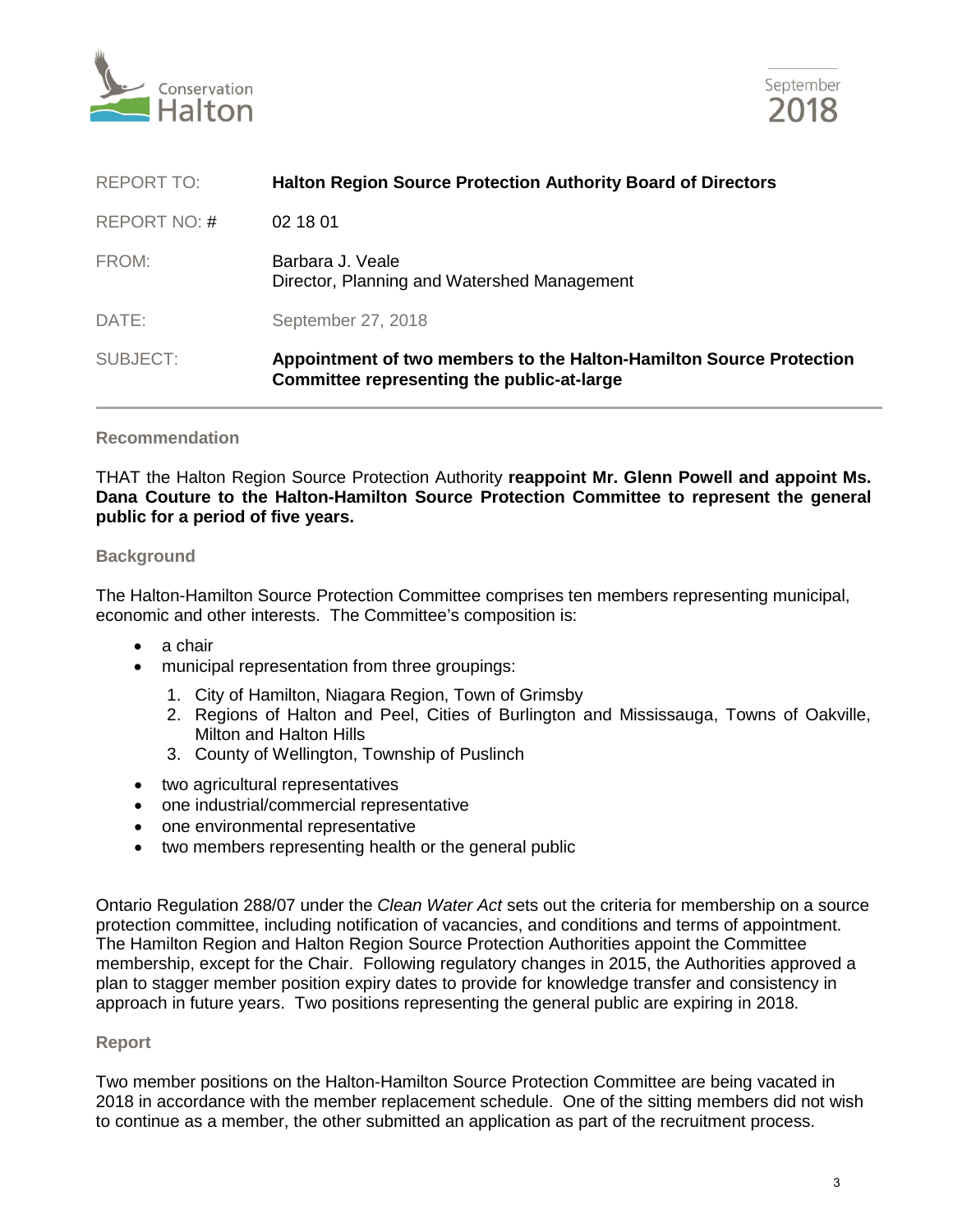



The recruitment process included notices placed in newspapers, on websites, through social media, and through e-mail. Seven applications were received and four applicants were selected for interviews.

The Halton-Hamilton Source Protection Management Committee conducted interviews on July 10, 2018. Three of the four interviews took place, as one person was unable to attend that day. The Committee agreed on their selection of Mr. Glenn Powell and Ms. Dana Couture as nominees for appointment.

Mr. Powell has sat on the Committee since 2007 and has been a valuable asset given his broad knowledge of the agricultural community, communications, and the source water protection program. Ms. Couture, as an aquatic biologist and former well owner, will bring a new perspective to the Committee.

The terms of the appointments can be a maximum of five years.

#### **Impact on Strategic Goals**

This report supports the Metamorphosis strategic theme of Taking care of our growing communities.

**Financial Impact** No impact

Signed & respectfully submitted:  $\blacksquare$  Approved for circulation:

Barbara Veale-

Barbara J. Veale **Hassaan Basit Seles and Seles And The Hassaan Basit** New York Hassaan Basit Director, Planning and Watershed Management CAO/Secretary-Treasurer

**FOR QUESTIONS ON CONTENT:** Diane Bloomfield, 905.854.9229 x 223, dbloomfield@hrca.on.ca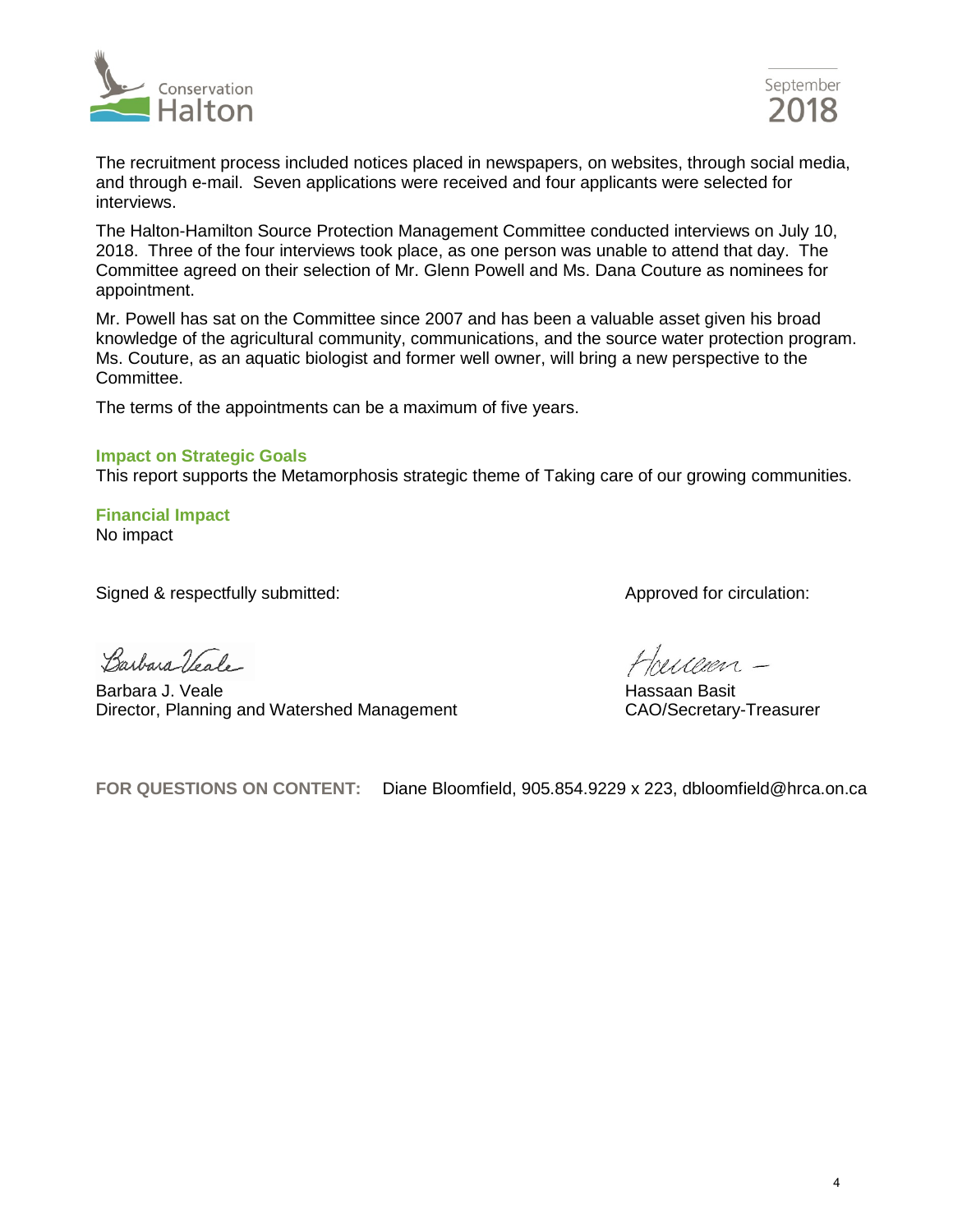



| SUBJECT:          | New Source Protection Authority Responsibility Under the Clean Water<br>Act, 2006 |  |
|-------------------|-----------------------------------------------------------------------------------|--|
| DATE:             | September 27, 2018                                                                |  |
| FROM:             | Barbara J. Veale<br>Director, Planning and Watershed Management                   |  |
| REPORT NO: #      | 02 18 02                                                                          |  |
| <b>REPORT TO:</b> | <b>Halton Region Source Protection Authority Board of Directors</b>               |  |

#### **Recommendation**

THAT the Halton Region Source Protection Authority **receive for information the staff report dated September 6, 2018 outlining the new responsibility given to the Source Protection Authority by the amended** *Clean Water Act, 2006;*

AND FURTHER THAT the Halton Region Source Protection Authority **endorse the attached "Business Protocol for the Implementation of O.Reg. 287/07 ss. 48(1.1) under the** *Clean Water Act, 2006* **for use within the Halton-Hamilton Source Protection Region".** 

#### **Background**

The Province of Ontario has recently amended Ontario Regulation 287/07 under the *Clean Water Act, 2006*, and enacted a new Regulation 205/18 under the *Safe Drinking Water Act, 2002.* These changes are intended to improve the framework to protect sources of drinking water in Ontario by requiring protection prior to water delivery to the public. There is a new requirement in these changes that directly affects the business of the source protection authorities (SPAs). The changes require that an owner of an existing or planned municipal drinking water system notify the SPA in which the water system is located when they propose to make an application under the *Safe Drinking Water Act* to alter or replace a system or establish a new system. The SPA in turn now has the responsibility to review the technical studies completed as part of the owner's application and provide a notice back to the owner to confirm that the technical work required under the *Clean Water Act* has been completed. The SPA is also responsible for identifying any necessary amendments to the source protection plan as a result of the new work. Once the system owner receives this notice from the SPA they may submit their application to the Ministry of the Environment, Conservation and Parks (MECP) for their review and issuance of a municipal drinking water licence and drinking water works permit.

#### **Report**

The implementation of the requirement for a notice from a SPA is more complex in source protection regions where more than one SPA is working jointly to manage the program, as is the case in Halton-Hamilton. The regulation requires that the water system owner send a notice to the source protection authority in which the system is located. Accordingly, Hamilton Region SPA would receive notices from the City of Hamilton for their existing Woodward and Greensville water systems and any new systems they propose, while Halton Region SPA would receive notices from the City of Hamilton for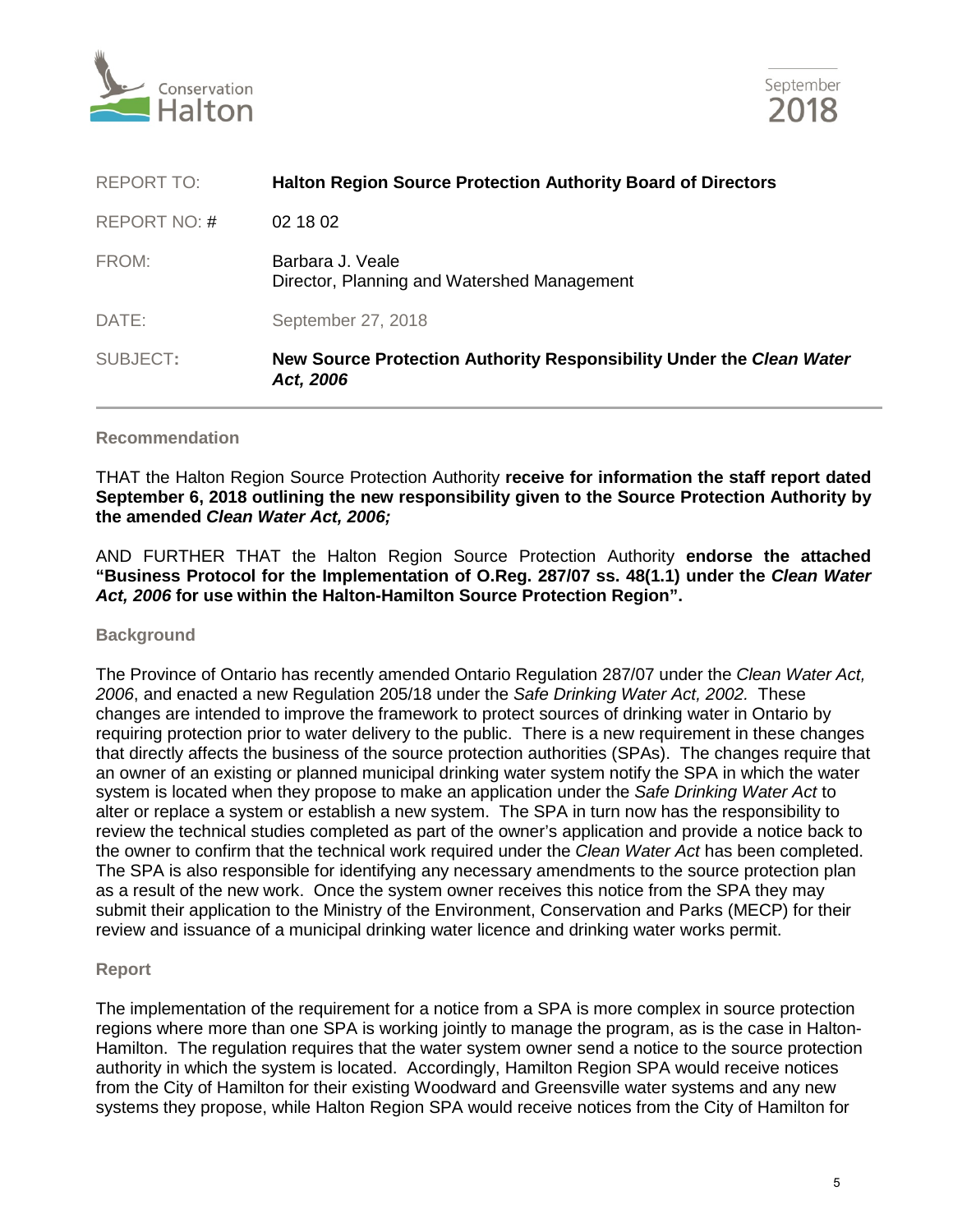



their existing Freelton and Carlisle systems, and from Halton Region for their Oakville, Burloak, Burlington, Kelso and Campbellville systems, as well as new systems they propose.

The Halton-Hamilton Source Protection Management Committee met July 10 to discuss this new responsibility and agreed that, since source protection staff work on behalf of both source protection authorities, all notices should be received by them. Source protection staff are typically aware of and possibly involved in the technical studies undertaken by the municipalities for amendments to their drinking water system licences and permits and are capable of reviewing the study reports for compliance with the requirements of the *Clean Water Act.* 

The MECP has clarified that the SPA review is administrative and will determine if the technical work completed is sufficient for the SPA to identify amendments to the source protection plan and assessment report that are necessary based on the new application. The review is not to determine if the technical work is correct or to approve this work. Approval of the technical work will be issued by the MECP, triggered by the submission of the water system owner's application for a new licence and permit, or by submission of the revised source protection plan and assessment report by the SPA.

The MECP requested that local processes be established that will facilitate an efficient review of the technical work and notice issuance so as not to delay municipal applications. Source protection staff have written the attached "Business Protocol for the Implementation of O.Reg. 287/07 ss. 48(1.1) under the *Clean Water Act, 2006* for use within the Halton-Hamilton Source Protection Region" for this purpose.

The Business Protocol and sample notice are based on legally reviewed documents prepared by Conservation Ontario. It is legal opinion that sections 98 and 99 under the *Clean Water Act* provide protections to conservation authorities in their role as SPAs when issuing the required notice to the water system owners, as the SPAs are simply exercising powers and duties under the Act.

#### **Impact on Strategic Goals**

This report supports the Metamorphosis strategic theme of Taking care of our growing communities.

#### **Financial Impact** No impact

Signed & respectfully submitted:  $\blacksquare$  Approved for circulation:

Barbara Veale

Barbara J. Veale<br>Director, Planning and Watershed Management CAO/Secretary-Treasurer Director, Planning and Watershed Management

Howeven -

**FOR QUESTIONS ON CONTENT:** Diane Bloomfield, 905.854.9229 x 223, dbloomfield@hrca.on.ca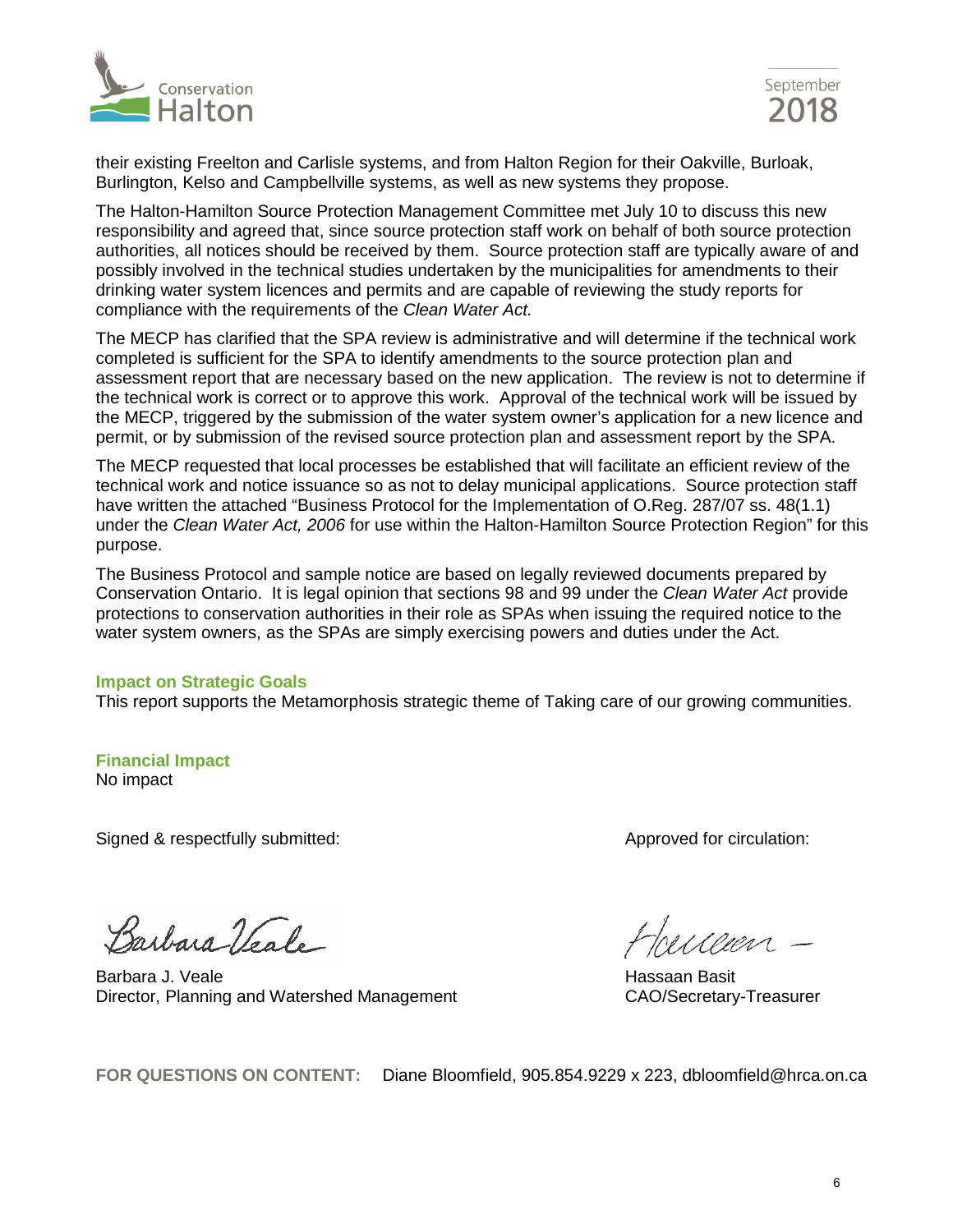

## **Business Protocol for the Implementation of O.Reg. 287/07 ss. 48(1.1) under the** *Clean Water Act, 2006* **for use within the Halton-Hamilton Source Protection Region**

## **Preamble**

The *Safe Drinking Water Act, 2002*, and the *Clean Water Act, 2006* were amended to incorporate source protection planning early on in the municipal residential drinking water supply process. A municipal water system owner cannot, with few exceptions:

- a) apply for a drinking water works permit without a notice from a source protection authority under subsection 48(1.1) of Ontario Regulation 287/07, and
- b) supply treated water to users of the system until an amended source protection plan is approved by the Ministry of the Environment, Conservation and Parks (MECP).

The overall goal of the regulatory changes is to ensure that municipal residential drinking water sources are protected before water is provided to the public.

## **Requirements**

The regulations place the onus on municipal drinking water system owners to ensure that technical work required by the *Clean Water Act* for new and altered systems is completed. System owners are encouraged to engage the Halton-Hamilton source protection staff early in the process to ensure that studies are designed to produce the resulting documentation necessary for inclusion in the assessment report and the amendment of the source protection plan.

#### Municipal Notification of the Intent to File an Application

Subsection 48(1.1) of Ontario Regulation 287/07 under the *Clean Water Act, 2006* requires an owner of an existing or planned municipal drinking water system that intends to make an application under section 32 of the *Safe Drinking Water Act, 2002* to give notice of the intended application to the source protection authority. The notice requirements are as follows:

- a) the notice must be in writing
- b) the notice must be given to the source protection authority for the source protection area in which the system is located
- c) the owner must request that the source protection authority notify the owner when technical work comprising mapping of new or altered vulnerable areas, and the identification of the areas where an activity or condition is or would be a significant, moderate, or low drinking water threat is complete

The Halton Region and Hamilton Region Conservation Authorities work collaboratively on the source protection program within the Halton-Hamilton Source Protection Region. As such, staff retained specifically for the program work on behalf of both source protection authorities and municipalities are asked to send the required notice of the intent to make an application to: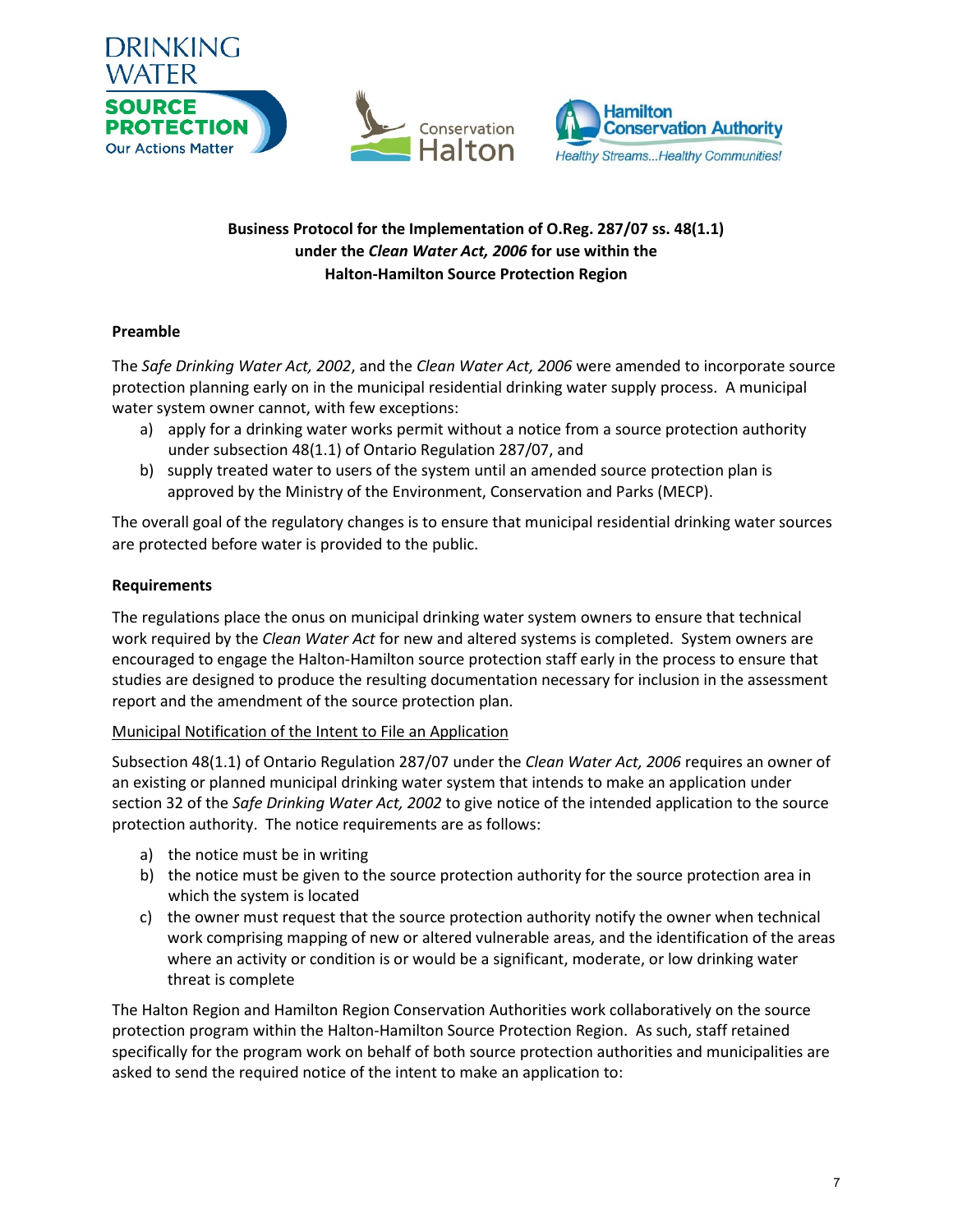Manager, Source Water Protection 2596 Britannia Road, West Burlington, ON L7P 0G3 [sourceprotection@hrca.on.ca](mailto:sourceprotection@hrca.on.ca)

## Source Protection Authority Notification of Technical Study Completion

Subsections 2(2) and 3(2) of Ontario Regulation 205/18 under the *Safe Drinking Water Act, 2002* require that a notice from a source protection authority accompany an application for a drinking water works permit for a new or altered municipal drinking water system. The notice requirements are laid out in ss. 48(1.1) of Ontario Regulation 287/07 under the *Clean Water Act, 2006* as follows:

- a) the notice must be in writing
- b) the notice must include a statement that the source protection authority is satisfied that the technical work has been completed
- c) the notice must list the amendments to the source protection plan that the source protection authority may consider advisable based on the intended application
- *d)* the notice must include the timing for completion of the amendments and submission of the proposed amended source protection plan to the MECP under s. 34 of the *Clean Water Act*
- e) the notice must identify any updates completed or that will be completed as part of a source protection plan review and update under s. 36 of the *Clean Water Act*

Under the *Safe Drinking Water Act*, regulation 250/18 states the following exceptions to the requirement for a notice from the source protection authority:

- 1. A notification is not required if the assessment report for the source protection area includes a wellhead protection area or an intake protection zone where a new system's raw water supply is located, or where alterations to an existing wellhead protection area or intake protection zone are not necessary.
- 2. An application is being made for the purpose of alleviating an existing drinking water health hazard.
- 3. An application relates to an undertaking that has been exempted from the application of the *Environmental Assessment Act*, pursuant to an order made under section 3.2 of that Act.

Engagement of source protection staff early in the technical work will streamline the review and notification process. A sample source protection authority notification is attached.

#### **Source Protection Plan Amendment**

The notice from the source protection authority will itemize the amendments required to include the new technical work within the assessment report, and new policies or amended existing policies in the source protection plan. The amendments will be discussed by and agreed to by the Halton-Hamilton Source Protection Committee. The timing to complete the amendments will be based on staff availability, staff familiarity with the project, meeting schedules and complexity of the changes needed. Prior to submission of the proposed plan to the MECP, stakeholder consultation is required for a minimum 35 days and one public meeting is to be held. Source protection staff will work with the municipalities to combine public engagement opportunities, when possible. The proposed source protection plan will be endorsed by the Halton Region and/or the Hamilton Region Source Protection Authorities as necessary, and timing will be allowed for this.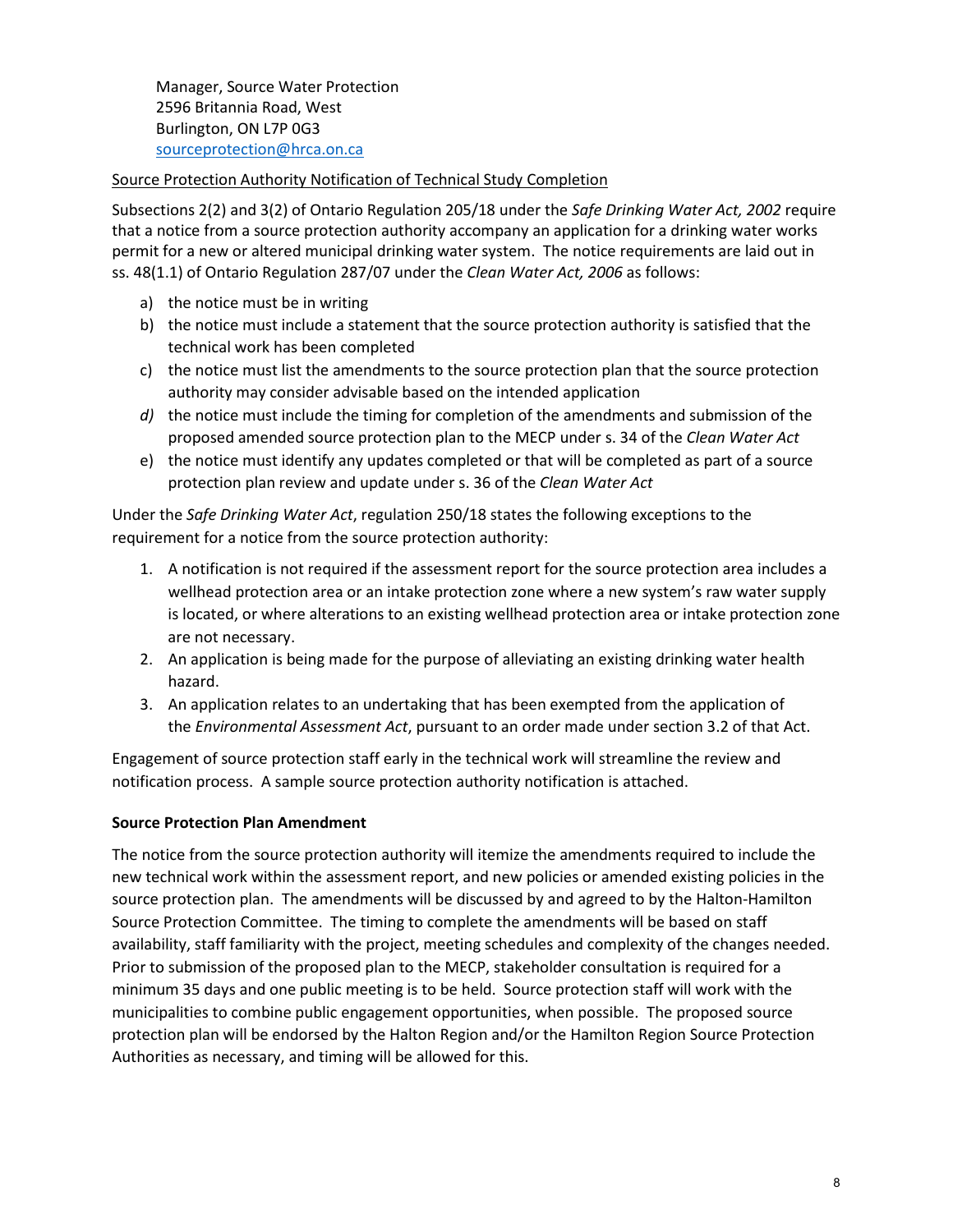Once the proposed plan is submitted, the MECP will undertake their review of the technical work and the proposed amendments. There is the potential for the MECP to identify additional work or changes needed to the technical work already completed. Early review of the draft technical work by the MECP may alleviate this concern. The approval of source protection plan amendments rests with the MECP and they will have to be asked for an estimate of time to complete their review and provide approval.

## **Municipal Application**

Once the municipality has the notice from the source protection authority, if needed, they may submit their application for a drinking water works permit and municipal drinking water licence to the Safe Drinking Water Branch, MECP. The Source Protections Program Branch will undertake their review of the amended source protection plan and supporting technical work concurrently.

If the technical work does not produce a new vulnerable area associated with an altered or new well or intake and a notice is not required from the source protection authority, any required administrative amendments to the source protection plan will be completed during a future amendment under s. 34 or 36 of the *Clean Water Act, 2006.*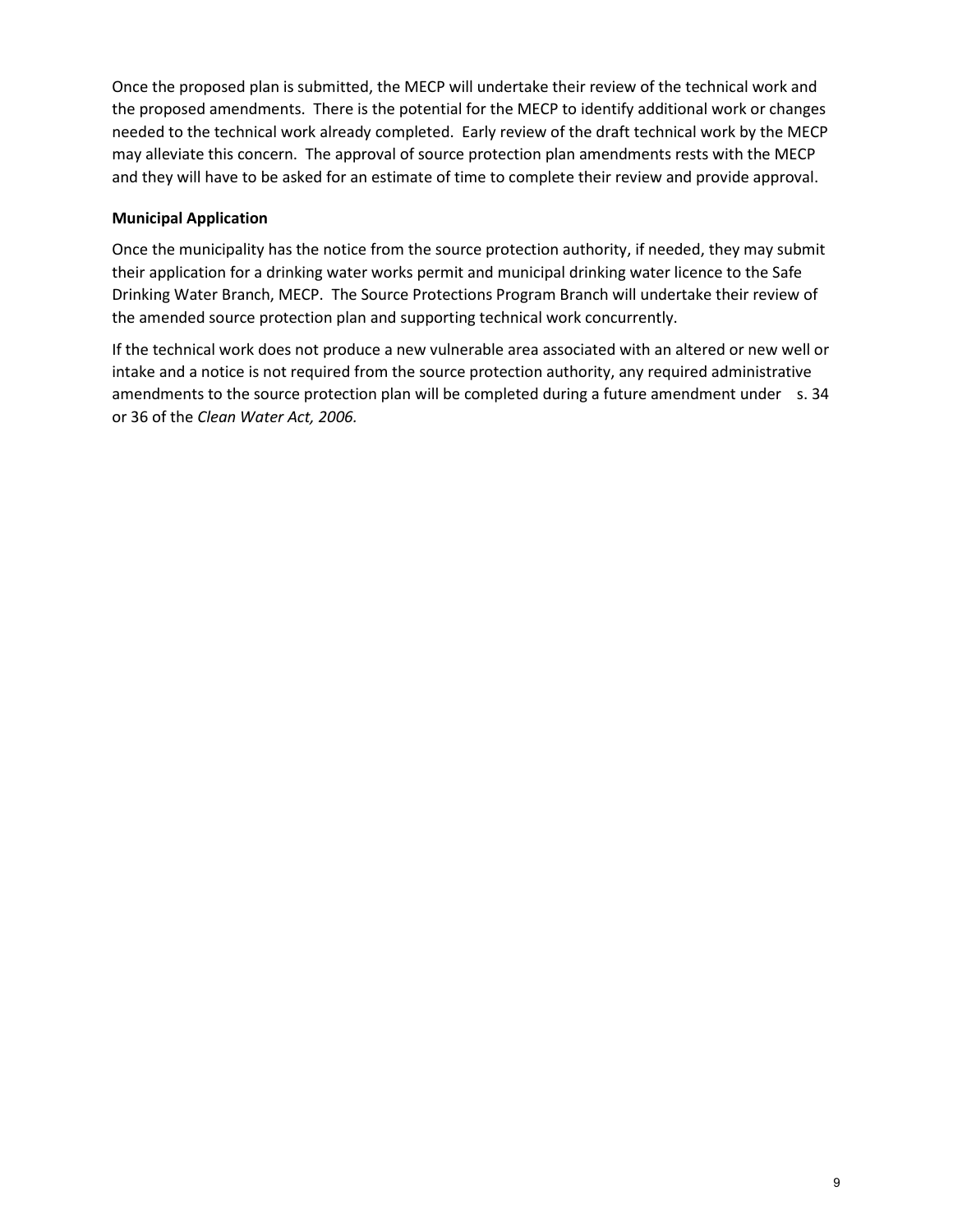

# **NOTICE OF AMENDMENTS TO SOURCE PROTECTION PLAN**

**(pursuant to section 48(1.1)(b) of Ontario Regulation 287/07)**

**Existing or Planned Municipal Drinking Water System (System):** 

**Name of Owner of Existing or Planned Municipal Drinking Water System (Owner):** 

**Applicable Source Protection Area (Source Protection Area):** 

The \_\_\_\_\_\_\_\_\_\_\_ Source Protection Authority is the Source Protection Authority for the Source Protection Area under the *Clean Water Act, 2006*.

The Source Protection Authority has received written notice from the Owner about an intended application under the *Safe Drinking Water Act, 2002* for an existing or planned System that is located within the Source Protection Area.

 $\frac{1}{2}$  , where  $\frac{1}{2}$  , where  $\frac{1}{2}$  , where  $\frac{1}{2}$  , where  $\frac{1}{2}$ 

The \_\_\_\_\_\_\_\_\_\_\_ Source Protection Authority is satisfied that the technical work required pursuant to subsection 48(1.1) of Ontario Regulation 287/07 under the *Clean Water Act, 2006* is completed for the purposes of identifying anticipated amendments to the source protection plan for the Source Protection Area.

The \_\_\_\_\_\_\_\_\_\_\_ Source Protection Authority anticipates the amendments set out in Schedule A of this notice will be required as a result of the intended application. The list of anticipated amendments in Schedule A is provisional and will undergo consultations with stakeholders and the source protection committee. All amendments must be approved by the Ministry of the Environment, Conservation and Parks and are subject to change after this notice is issued. The timing for approval of the amendments by the Ministry of Environment, Conservation and Parks is not within the control of the Source Protection Authority. The Schedule A also indicates amendments that have been completed.

All actions by the **EXA SOLE SOURCE Protection Authority for the purposes of this notice are** undertaken as the Source Protection Authority for the above noted Source Protection Area and are subject to the *Clean Water Act, 2006*. This notice does not exempt the Owner from obtaining the required licence or permit to operate the System under the *Safe Drinking Water Act, 2002.* 

**Issued by:**  $\qquad \qquad$  **Date:**  $\qquad \qquad$  **Date:**  $\qquad \qquad$ 

Manager, Source Water Protection